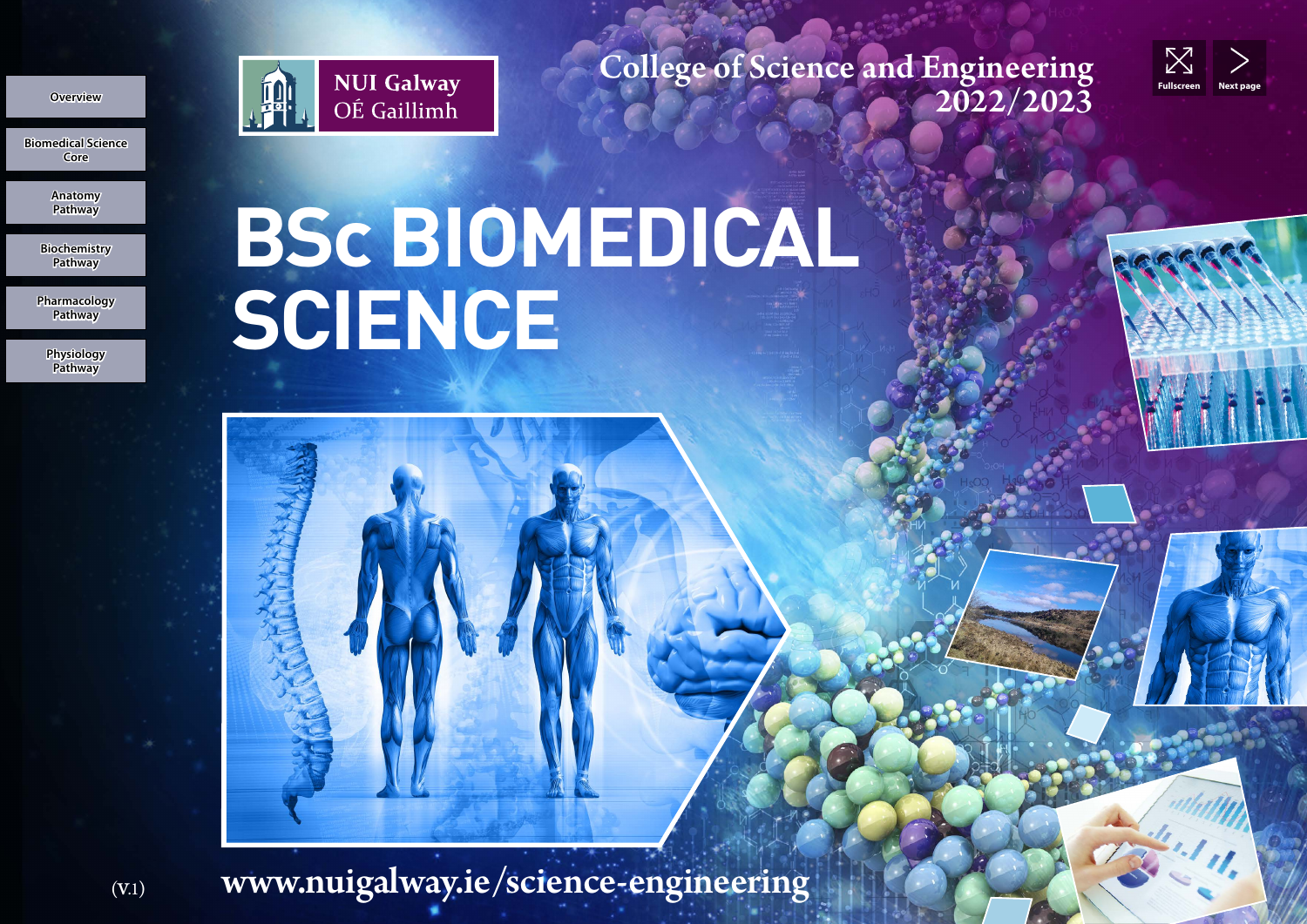### **Overview**

| <b>Overview</b>                   | Year 1                                | Year 2                                                                         | Year 3                                                                                                                                                           | Year 4                                                                                                         |
|-----------------------------------|---------------------------------------|--------------------------------------------------------------------------------|------------------------------------------------------------------------------------------------------------------------------------------------------------------|----------------------------------------------------------------------------------------------------------------|
|                                   | [60 credits]                          | [60 credits]                                                                   | [60 credits]                                                                                                                                                     | [60 credits]                                                                                                   |
| <b>Biomedical Science</b><br>Core | There are 60 credits of Core modules. | There are 20 credits of Core modules.<br>Choose 2 pathways to a total value of | There are 15 credits of Core modules.<br>Choose two optional modules to a value of                                                                               | Choose one module to a value of 5 Credits:<br>Modern Biotechnologies<br>Advanced Technologies for Therapeutics |
| <b>Anatomy</b><br><b>Pathway</b>  |                                       | 40 credits:<br>Anatomy                                                         | 10 ECTS: (Enrolment in an elective is subject<br>to having the pre-requisites, space in the                                                                      | Immunology<br><b>Current Concepts in Anatomy 2</b>                                                             |
| <b>Biochemistry</b><br>Pathway    |                                       | Biochemistry<br>Pharmacology<br>Physiology                                     | module and timetable compatibility)<br>one of:<br>Developmental Biology or                                                                                       | Choose one Pathway to a value of<br>55 credits:                                                                |
| Pharmacology<br><b>Pathway</b>    |                                       |                                                                                | Introduction to Toxicology or<br>Endocrinology or<br>Neurophysiology or<br>Mathematical Molecular Biology I                                                      | Anatomy<br>Biochemistry<br>Pharmacology<br>Physiology                                                          |
| Physiology<br>Pathway             |                                       |                                                                                | and<br>one of:                                                                                                                                                   |                                                                                                                |
|                                   |                                       |                                                                                | Introduction to Bioinformatics or<br>Human Reproductive Anatomy or<br>Neuropharmacology or                                                                       |                                                                                                                |
|                                   |                                       |                                                                                | Exercise Physiology or<br>Renal Physiology or<br>Mathematical Molecular Biology II                                                                               |                                                                                                                |
|                                   |                                       |                                                                                | Choose one Pathway to a value of<br>35 credits:                                                                                                                  |                                                                                                                |
|                                   |                                       |                                                                                | Anatomy<br>Biochemistry                                                                                                                                          |                                                                                                                |
|                                   |                                       |                                                                                | Pharmacology<br>Physiology                                                                                                                                       |                                                                                                                |
|                                   |                                       |                                                                                |                                                                                                                                                                  |                                                                                                                |
|                                   |                                       |                                                                                |                                                                                                                                                                  |                                                                                                                |
|                                   |                                       |                                                                                |                                                                                                                                                                  |                                                                                                                |
|                                   |                                       |                                                                                |                                                                                                                                                                  |                                                                                                                |
|                                   |                                       |                                                                                | Module Descriptors for Years 1 to 4 are available at: http://www.nuigalway.ie/science-engineering/undergraduateprogrammes/biomedical-science.html#course_outline |                                                                                                                |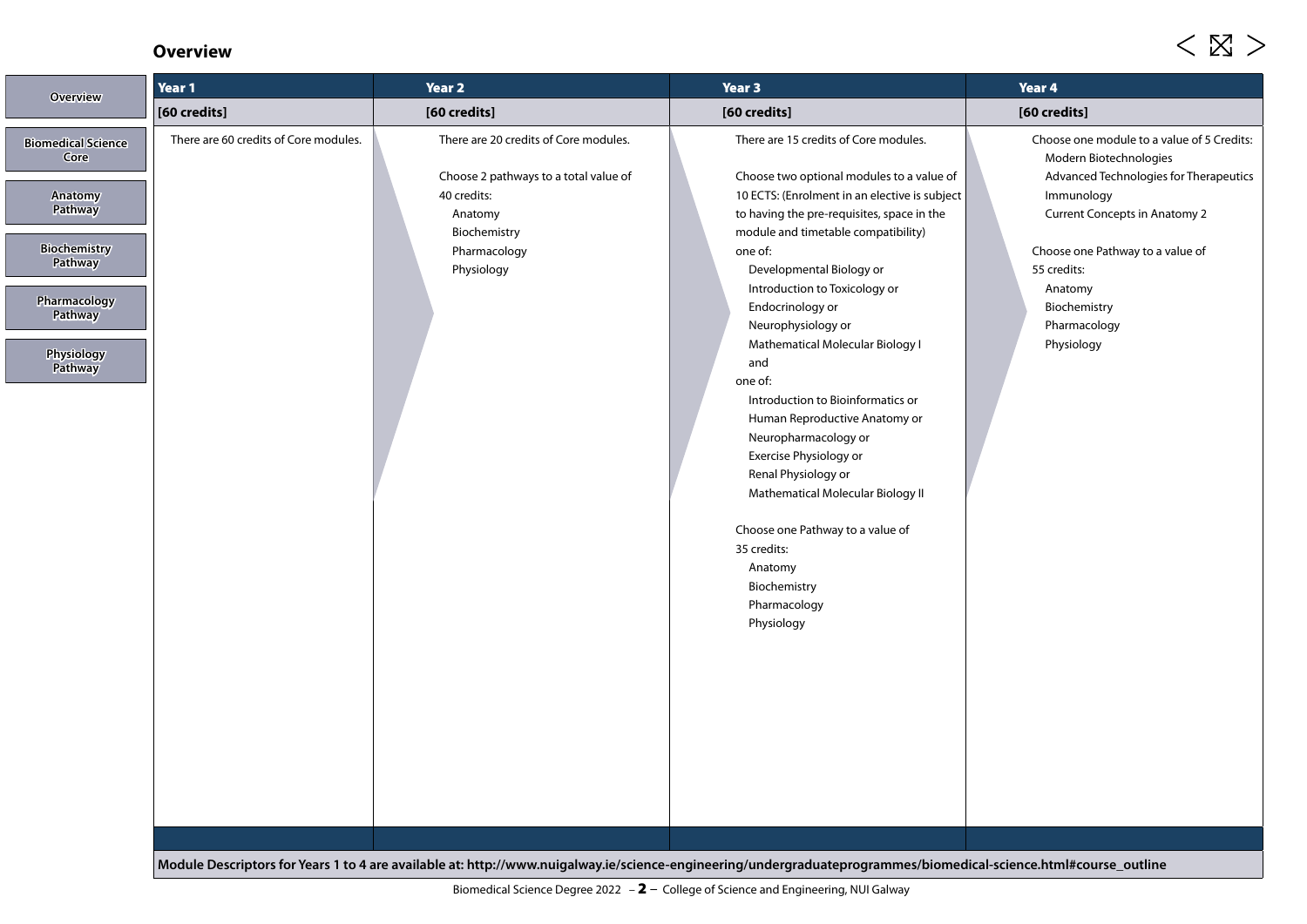# **BSc Biomedical Science**

| <b>Overview</b>                       |                                                                                             |                                                                                                            |                                                                                                                                                                                                                                    | Year <sub>4</sub>                                                                                                                                                             |
|---------------------------------------|---------------------------------------------------------------------------------------------|------------------------------------------------------------------------------------------------------------|------------------------------------------------------------------------------------------------------------------------------------------------------------------------------------------------------------------------------------|-------------------------------------------------------------------------------------------------------------------------------------------------------------------------------|
|                                       | [Core: 60 credits]                                                                          | [Core: 20 credits;<br>Pathways: 40 credits]                                                                | [Core: 15 credits;<br>Options: 10 credits; Pathway: 35 credits]                                                                                                                                                                    | [Options: 5 credits; Pathway: 55 credits]                                                                                                                                     |
| <b>Biomedical Science</b><br>Core     | Full Year - Semester 1 and Semester 2                                                       | Semester 1                                                                                                 | Semester 1                                                                                                                                                                                                                         | Semester 1                                                                                                                                                                    |
| Anatomy                               | <b>BM111</b> Introduction to Biomedical<br>Research [5]                                     | <b>Molecular and Cellular Biology [5]</b><br>BO201                                                         | Introduction to Biostatistics [5]<br>ST314                                                                                                                                                                                         | Immunology [5]*<br><b>SI408</b>                                                                                                                                               |
| <b>Pathway</b><br><b>Biochemistry</b> | Biology [15]<br>BO101                                                                       | <b>Protein Structure and Function [5]</b><br><b>BI208</b><br>-------------------------------<br>Semester 2 | BM3101 Research Methods in Biomedical<br>Science [5]                                                                                                                                                                               | Modern Biotechnologies [5]*<br><b>BI448</b><br>Semester 2                                                                                                                     |
| Pathway                               | <b>Chemistry: Molecular Science [15]</b><br>CH120<br>Physics [15]<br>PH101                  | <b>BM202</b> Biomedical Seminars [5]                                                                       | BO3101 Developmental Biology [5]*<br>Introduction to Toxicology [5]*<br>PM311                                                                                                                                                      | PM435 Advanced Technologies for<br>Therapeutics [5]*                                                                                                                          |
| Pharmacology<br>Pathway               | Semester 1                                                                                  | <b>BM204</b> Community Knowledge Initiative<br>Programme <sup>[5]</sup>                                    | <b>SI312</b><br><b>Endocrinology</b> [5]*                                                                                                                                                                                          | AN4106 Current Concepts in Anatomy 2 [5]*                                                                                                                                     |
| <b>Physiology</b><br>Pathway          | Introduction to Science<br><b>BM110</b><br>Communication [5]<br>--------------------------- |                                                                                                            | <b>SI311</b><br>Neurophysiology [5]*<br>MA215 Mathematical Molecular Biology I                                                                                                                                                     |                                                                                                                                                                               |
|                                       | Semester 2<br>BM112 Biomedical Debates [5]                                                  |                                                                                                            | $[5]^*$                                                                                                                                                                                                                            |                                                                                                                                                                               |
|                                       |                                                                                             |                                                                                                            | Semester 2<br><b>BM406</b> Applications of Biomedical<br>Science [5]                                                                                                                                                               |                                                                                                                                                                               |
|                                       |                                                                                             |                                                                                                            | <b>Exercise Physiology [5]*</b><br><b>SI328</b>                                                                                                                                                                                    |                                                                                                                                                                               |
|                                       |                                                                                             |                                                                                                            | AN3109 Human Reproductive Anatomy [5]*                                                                                                                                                                                             |                                                                                                                                                                               |
|                                       |                                                                                             |                                                                                                            | MA324 Introduction to Bioinformatics [5]*                                                                                                                                                                                          |                                                                                                                                                                               |
|                                       |                                                                                             |                                                                                                            | MA216 Mathematical Molecular Blology II<br>$[5]^*$                                                                                                                                                                                 |                                                                                                                                                                               |
|                                       |                                                                                             |                                                                                                            | PM3102 Neuropharmacology [5]*                                                                                                                                                                                                      |                                                                                                                                                                               |
|                                       |                                                                                             |                                                                                                            | <b>SI331</b><br>Renal Physiology [5]*                                                                                                                                                                                              |                                                                                                                                                                               |
|                                       |                                                                                             |                                                                                                            |                                                                                                                                                                                                                                    |                                                                                                                                                                               |
|                                       |                                                                                             |                                                                                                            |                                                                                                                                                                                                                                    |                                                                                                                                                                               |
|                                       |                                                                                             |                                                                                                            | * Select one 5-credit optional module in<br>Semester 1 and one 5-credit optional module<br>in Semester 2. Enrolment in an elective is<br>subject to having the pre-requisites, space in<br>the module and timetable compatibility. | <sup>*</sup> Select one 5-credit optional module.<br>Enrolment in an elective is subject to having<br>the pre-requisites, space in the module and<br>timetable compatibility. |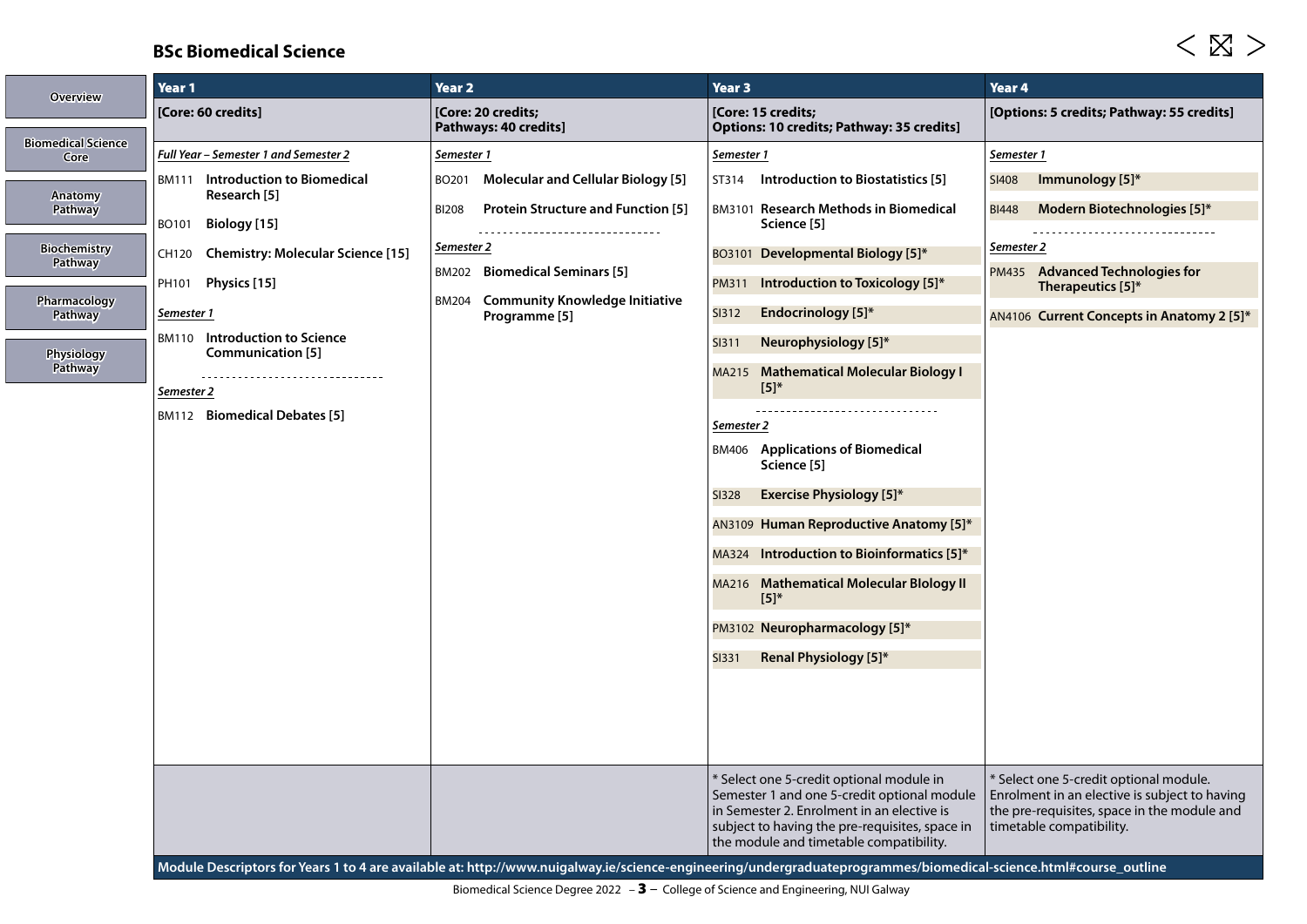# **BSc Biomedical Science – Anatomy Pathway**

| Overview                  | Year 1 | Year 2                                           | Year 3                                                                                                                                                           | Year 4                                             |
|---------------------------|--------|--------------------------------------------------|------------------------------------------------------------------------------------------------------------------------------------------------------------------|----------------------------------------------------|
|                           |        | [Pathway: 20 credits]                            | [Pathway: 35 credits]                                                                                                                                            | [Pathway: 55 credits]                              |
| <b>Biomedical Science</b> |        | Semester 1                                       | Semester 1                                                                                                                                                       | Semester 1                                         |
| Core                      |        | AN2101 Cells and Tissues [10]                    | AN3105 Gross Anatomy I [10]                                                                                                                                      | AN4105 Current Concepts in Anatomy 1 [5]           |
| Anatomy<br>Pathway        |        | Semester 2                                       | AN326 Neuroanatomy [5]                                                                                                                                           | AN4101 Gross Anatomy III [10]                      |
| <b>Biochemistry</b>       |        | <b>Embryology &amp; Development [5]</b><br>AN223 | ------------------------------------<br>Semester 2                                                                                                               | AN4108 Head, Neck and Advanced<br>Neuroanatomy [5] |
| Pathway                   |        | AN226 Systems Histology [5]                      | AN325 Anatomy Research Mini Project [5]<br>AN3106 Gross Anatomy II [10]                                                                                          | AN4103 Microscopy and Imaging [10]                 |
| Pharmacology<br>Pathway   |        |                                                  | AN3109 Human Reproductive Anatomy [5]                                                                                                                            | -------------------------------<br>Semester 2      |
|                           |        |                                                  |                                                                                                                                                                  | <b>Physical Anthropology [5]</b><br>AN441          |
| Physiology<br>Pathway     |        |                                                  |                                                                                                                                                                  | <b>Research Project [20]</b><br>AN444              |
|                           |        |                                                  |                                                                                                                                                                  |                                                    |
|                           |        |                                                  |                                                                                                                                                                  |                                                    |
|                           |        |                                                  |                                                                                                                                                                  |                                                    |
|                           |        |                                                  |                                                                                                                                                                  |                                                    |
|                           |        |                                                  |                                                                                                                                                                  |                                                    |
|                           |        |                                                  |                                                                                                                                                                  |                                                    |
|                           |        |                                                  |                                                                                                                                                                  |                                                    |
|                           |        |                                                  |                                                                                                                                                                  |                                                    |
|                           |        |                                                  |                                                                                                                                                                  |                                                    |
|                           |        |                                                  |                                                                                                                                                                  |                                                    |
|                           |        |                                                  |                                                                                                                                                                  |                                                    |
|                           |        |                                                  |                                                                                                                                                                  |                                                    |
|                           |        |                                                  |                                                                                                                                                                  |                                                    |
|                           |        |                                                  |                                                                                                                                                                  |                                                    |
|                           |        |                                                  | Module Descriptors for Years 1 to 4 are available at: http://www.nuigalway.ie/science-engineering/undergraduateprogrammes/biomedical-science.html#course_outline |                                                    |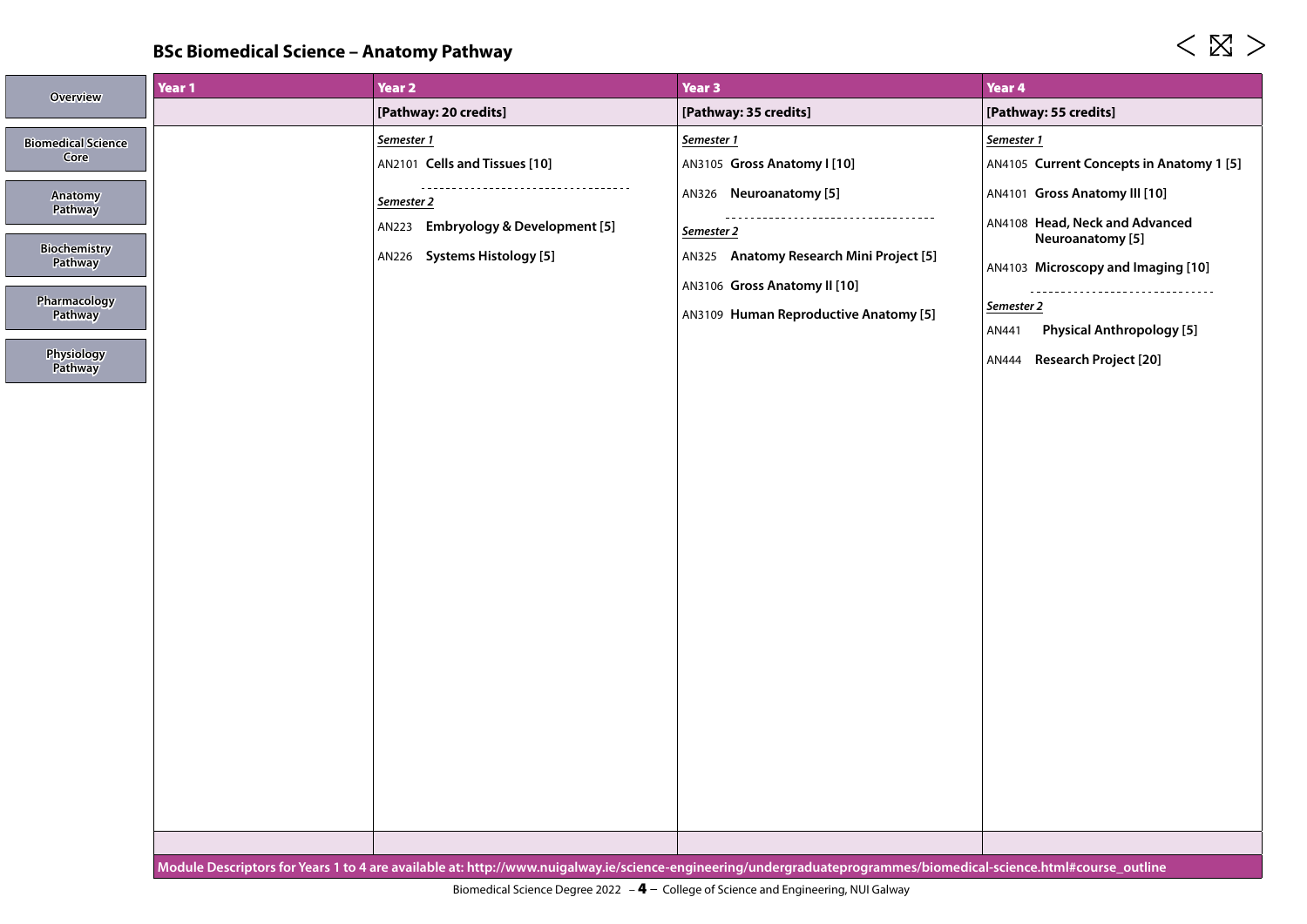# **BSc Biomedical Science – Biochemistry Pathway**

| <b>Overview</b>                     | Year 1 | Year <sub>2</sub>                                                                                                                                                | Year <sub>3</sub>                                                  | Year 4                                                                        |
|-------------------------------------|--------|------------------------------------------------------------------------------------------------------------------------------------------------------------------|--------------------------------------------------------------------|-------------------------------------------------------------------------------|
|                                     |        | [Pathway: 10 credits; Options: 10 credits]                                                                                                                       | [Pathway: 35 credits]                                              | [Pathway: 55 credits]                                                         |
| <b>Biomedical Science</b><br>Core   |        | Semester 1<br>Select 10 credits from another pathway:                                                                                                            | Semester 1                                                         | Full Year - Semester 1 and Semester 2                                         |
|                                     |        | Anatomy                                                                                                                                                          | Cell Biology [5]<br><b>BI309</b>                                   | <b>Biochemistry Research Project [15]</b><br><b>BI453</b>                     |
| <b>Anatomy</b><br>Pathway           |        | AN2101 Cells and Tissues [10]*                                                                                                                                   | BO3101 Developmental Biology [5]                                   | <b>Current Topics in Bioscience [5]</b><br>BI446                              |
|                                     |        | Pharmacology                                                                                                                                                     | <b>Molecular Biology</b> [5]<br><b>BI319</b>                       | <b>Literature Review and</b><br><b>BI447</b><br>Presentation [10]             |
| <b>Biochemistry</b><br>Pathway      |        | Applied Concepts in Pharmacology [5]*<br><b>PM209</b>                                                                                                            | Semester 2                                                         | Semester 1                                                                    |
| Pharmacology                        |        | <b>Fundamental Concepts in</b><br><b>PM208</b><br>Pharmacology [5]*                                                                                              | <b>Biochemistry Research Mini Project</b><br><b>BI325</b><br>$[5]$ | <b>BI445</b><br><b>Biomolecules</b> [5]                                       |
| <b>Pathway</b>                      |        | Physiology                                                                                                                                                       | <b>Cell Signalling [5]</b><br><b>BI313</b>                         | <b>Biochemistry Principles and</b><br>BI452<br><b>Experimental Design [5]</b> |
| <b>Physiology</b><br><b>Pathway</b> |        | Introduction to Physiology and<br>SI206<br>Gastrointestinal [5]*                                                                                                 | <b>Human Molecular Genetics [5]</b><br><b>BI317</b>                | -----------------------------------<br>Semester 2                             |
|                                     |        | Nerve and Muscle [5]*<br><b>SI207</b>                                                                                                                            | <b>Protein Biochemistry [5]</b><br><b>BI321</b>                    | <b>Advanced Chromosome Biology [5]</b><br><b>BI429</b>                        |
|                                     |        | Semester 2                                                                                                                                                       |                                                                    | <b>Molecular and Cellular Biology</b> [5]<br><b>BI449</b>                     |
|                                     |        | <b>Gene Technologies and Molecular</b><br><b>BI206</b><br>Medicine [5]                                                                                           |                                                                    | <b>Research Paper Analysis [5]</b><br><b>BI451</b>                            |
|                                     |        | <b>Metabolism and Cell Signalling [5]</b><br><b>BI207</b>                                                                                                        |                                                                    |                                                                               |
|                                     |        |                                                                                                                                                                  |                                                                    |                                                                               |
|                                     |        |                                                                                                                                                                  |                                                                    |                                                                               |
|                                     |        |                                                                                                                                                                  |                                                                    |                                                                               |
|                                     |        |                                                                                                                                                                  |                                                                    |                                                                               |
|                                     |        |                                                                                                                                                                  |                                                                    |                                                                               |
|                                     |        |                                                                                                                                                                  |                                                                    |                                                                               |
|                                     |        |                                                                                                                                                                  |                                                                    |                                                                               |
|                                     |        |                                                                                                                                                                  |                                                                    |                                                                               |
|                                     |        | * Select modules to a value of 10 credits from<br>another pathway                                                                                                |                                                                    |                                                                               |
|                                     |        | Module Descriptors for Years 1 to 4 are available at: http://www.nuigalway.ie/science-engineering/undergraduateprogrammes/biomedical-science.html#course_outline |                                                                    |                                                                               |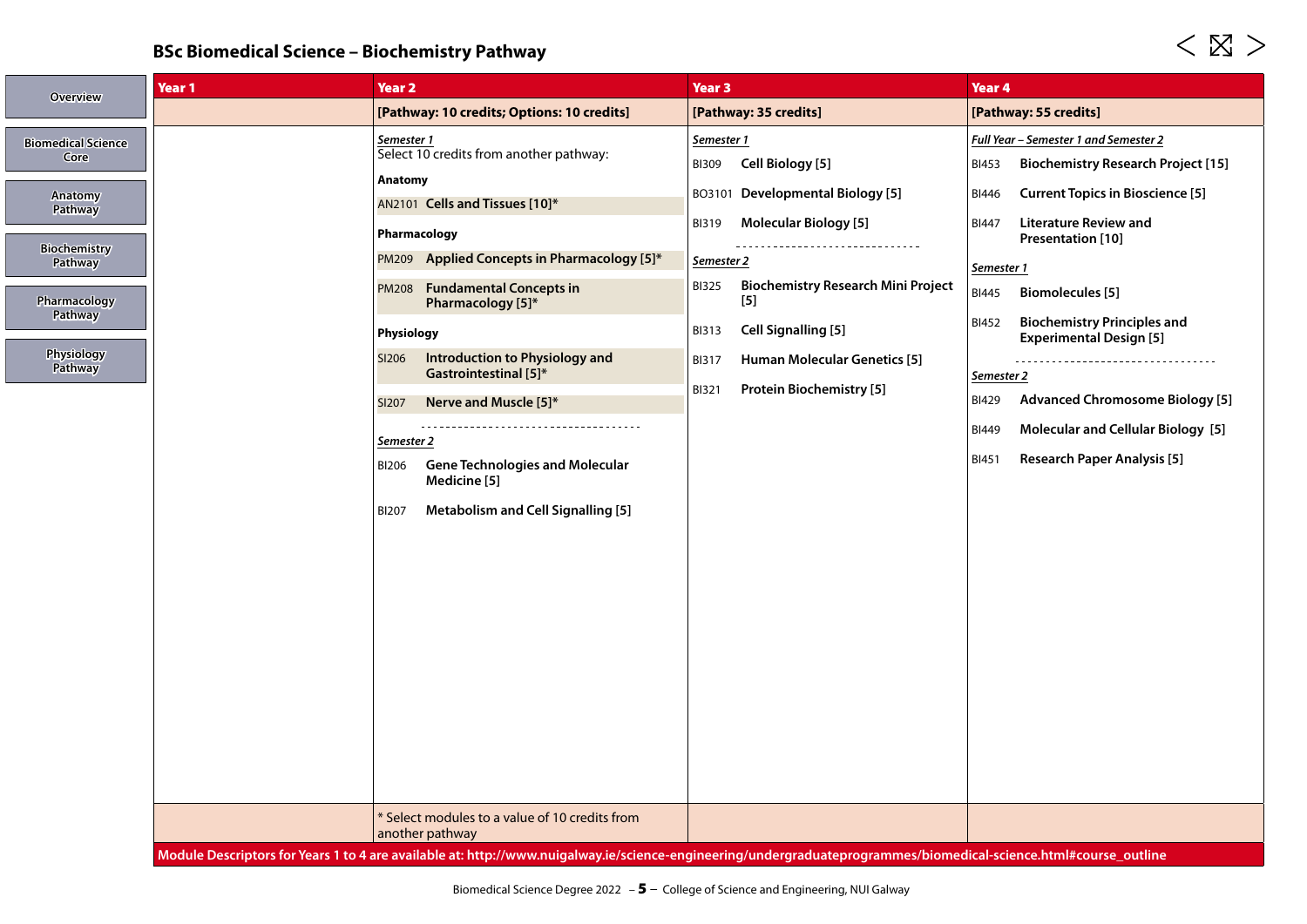# **BSc Biomedical Science – Pharmacology Pathway**

| <b>Overview</b>                                                                                  | Year 1 | <b>Year 2</b>                                                               | Year 3                                                                                                                                                                | Year 4                                                                                                                                                                            |
|--------------------------------------------------------------------------------------------------|--------|-----------------------------------------------------------------------------|-----------------------------------------------------------------------------------------------------------------------------------------------------------------------|-----------------------------------------------------------------------------------------------------------------------------------------------------------------------------------|
|                                                                                                  |        | [Pathway: 20 credits]                                                       | [Pathway: 35 credits]                                                                                                                                                 | [Pathway: 55 credits]                                                                                                                                                             |
| <b>Biomedical Science</b><br>Core                                                                |        | Semester 1<br><b>Applied Concepts in Pharmacology [5]</b><br>PM209          | Semester 1<br>PM309 Drugs and Disease I [10]                                                                                                                          | Semester 1<br>PM432 Experimental Pharmacology [10]                                                                                                                                |
| <b>Anatomy</b><br><b>Pathway</b>                                                                 |        | PM208 Fundamental Concepts in<br>Pharmacology [5]                           | PM311 Introduction to Toxicology [5]<br>-------------------------------------                                                                                         | <b>Research Project [20]</b><br>PM431<br>-------------------------------                                                                                                          |
| <b>Biochemistry</b><br><b>Pathway</b><br>Pharmacology<br><b>Pathway</b><br>Physiology<br>Pathway |        | Semester 2<br><b>Molecular Pharmacology and</b><br>PM210<br>Signalling [10] | Semester 2<br>PM3103 Advanced Pharmacology [5]<br>PM3102 Neuropharmacology [5]<br>PM3101 Pharmacology in Practice [5]<br>PM325 Pharmacology Research Mini Project [5] | Semester 2<br>PM436 Advanced Toxicology [5]<br><b>Drug Development and Emerging</b><br>PM433<br>Therapies [10]<br><b>Molecular Pharmacology and</b><br>PM434<br>Therapeutics [10] |
|                                                                                                  |        |                                                                             |                                                                                                                                                                       |                                                                                                                                                                                   |
|                                                                                                  |        |                                                                             | Module Descriptors for Years 1 to 4 are available at: http://www.nuigalway.ie/science-engineering/undergraduateprogrammes/biomedical-science.html#course_outline      |                                                                                                                                                                                   |